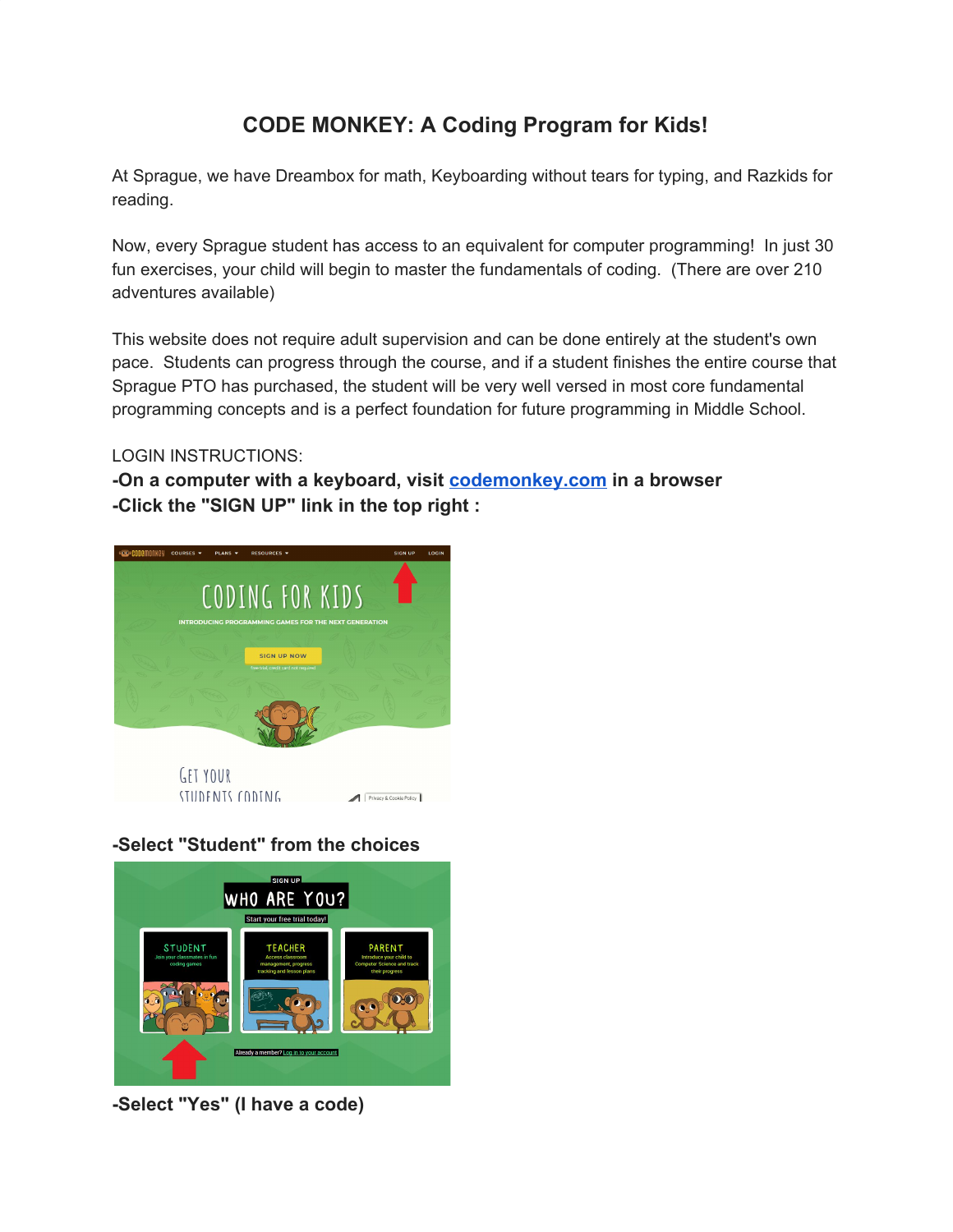

**-Enter Classroom Code and Press Next**

**(1st grade and Kindergarten students should enter the code 2by2a)**

**(2nd to 5th grade students should enter the code tupu3)**



**-Create an account with a username and password that is specific to the student. Then Press the "SIGN UP" button**



**-Record your login information for future use and press "LET'S PLAY!"**